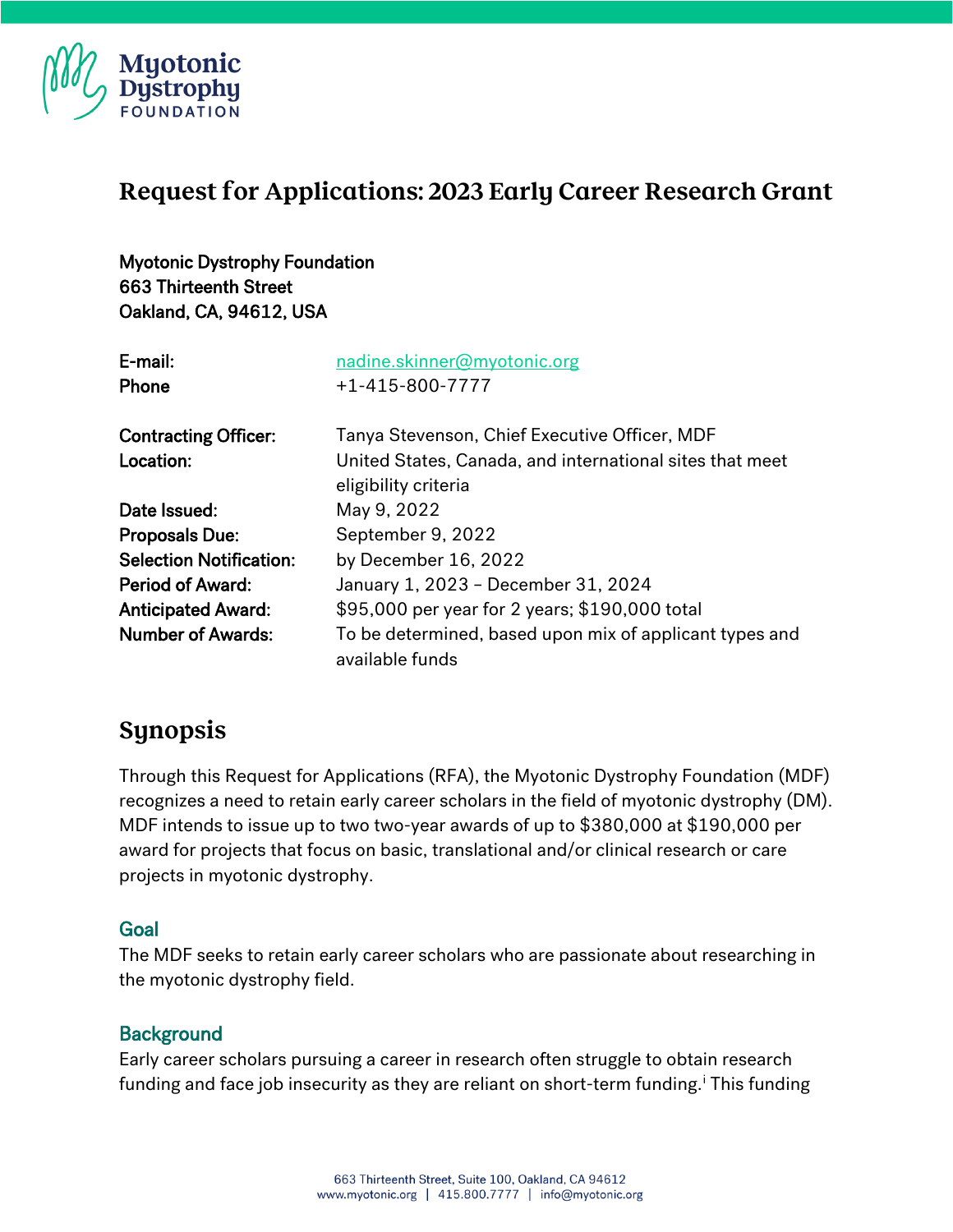

insecurity can impact research, as projects are not pursued or completed. This can be especially difficult with translational research and can lead to a lack of retention in medical research fields. The number of clinician–investigators, in particular, is in decline due to the duration of clinical training, limited or interrupted opportunities for research, high levels of educational debt, and stiff competition for research funding.<sup>[ii](#page-7-1)</sup> The global pandemic has exacerbated these challenges.<sup>iii</sup>,<sup>[iv](#page-7-3)</sup> The MDF recognizes the importance of recruiting and retaining basic science early career researchers, as well as the critical need to recruit and retain clinical early career researchers to focus on the field of DM.

#### DM Overview

Myotonic dystrophy (DM) is a chronic disease with multiple dimensions that affects the lives of DM patients and their families every day. There are two major types of myotonic dystrophy: type 1 (DM1) and type 2 (DM2). Both types of myotonic dystrophy are inherited autosomal dominant disorders affecting all areas of the body. The primary clinical physical manifestation is characterized by progressive muscle wasting and weakness affecting the lower legs, hips, hands, shoulders, neck, and face in DM1 and progressive muscle wasting and weakness affecting the proximal leg muscles, hips, shoulders and neck in DM2. Research indicates that as many as 1 in 2,100 individuals in the United States are affected by myotonic dystrophy or at risk of passing the disease to the next generation.<sup>[v](#page-7-4)</sup>

People with this disorder may have prolonged muscle contractions (myotonia) and may not be able to relax certain muscles after use, affecting grip and speech for example. They may also develop cataracts, cardiac conduction defects, and infertility. Many patients demonstrate CNS effects including white matter abnormalities that are associated with central fatigue, excessive daytime sleepiness and difficulties in executive function. A variation of DM1 called congenital myotonic dystrophy includes weak muscle tone (hypotonia), breathing and swallowing problems, delayed development, and CNS involvement that results in intellectual disability at birth.

#### Opportunity for DM Research

Recognizing that the symptoms and the severity of DM vary widely among affected people and often severely impact activities of daily living, mobility and independence, the MDF is soliciting scientific proposals for Early Career Research awards, which include research focused on improving treatment, care, and support of DM patients and their families, as well as the molecular biology and basic science of DM.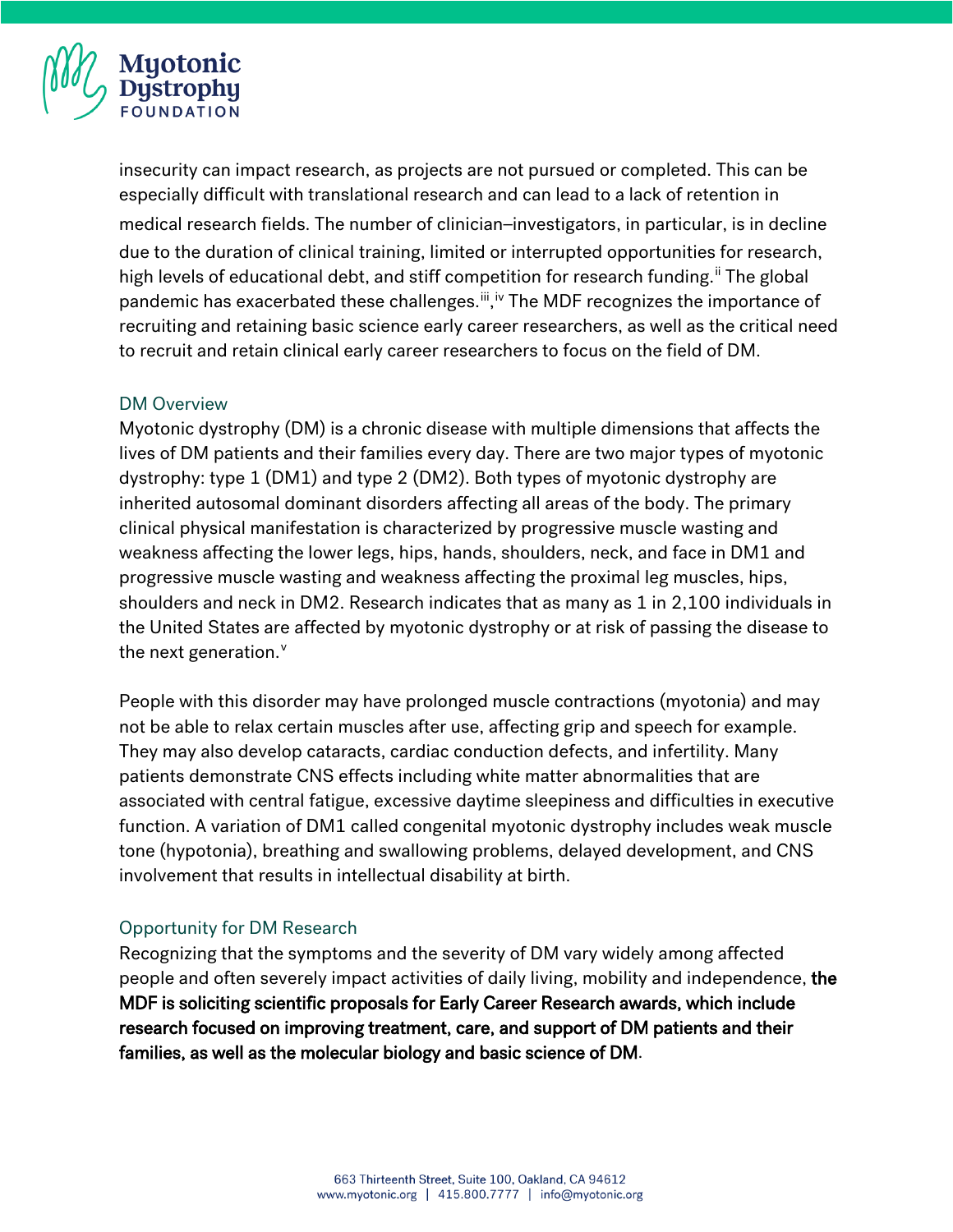

# **Applications**

### 1. Eligibility for RFA

Applications are limited to those from academic institutions and/or non-profit research institutes. For-profit organizations are not eligible for this RFA.

- Applicants or teams of applicants must have proficiency in the knowledge, resources and skills necessary to carry out the proposed research;
- Submitting PIs must:
	- $\circ$  Be employed at an appropriate educational, medical, or other non-profit research institution and be qualified to conduct and supervise a program of original research;
	- o Have both administrative and financial responsibility for the grant;
	- o Have access to organizational resources necessary to conduct the proposed research project;
	- o For clinical researchers or physician scientists, have a letter of commitment from their chair or clinical chief that they will have protected time from clinical service for the study;
	- o For teaching faculty, have a letter of commitment from their chair or clinical chief that they will have protected time from teaching for the study;
	- o Hold a Doctor of Medicine, Doctor of Philosophy, Doctor of Science or equivalent degree. The terminal degree must have been received no more than ten years prior to the time of the award\*. If you have completed both residency and a PhD, your eligibility is based on when you completed residency, and you must have completed your residency no more than ten years prior to the time of the award\*. If you completed a fellowship of any kind after residency, your eligibility is still based on the date you finished residency. \*Exceptions to the ten-year limit include any periods of family or medical leave.
- Applications from non-U.S. academic institutions or non-profit organizations are permitted, as long as they are an accredited academic medical center or research institute.

### 2. Study Requirements

Proposals may be submitted for basic, clinical, or applied research directly related to myotonic dystrophy in: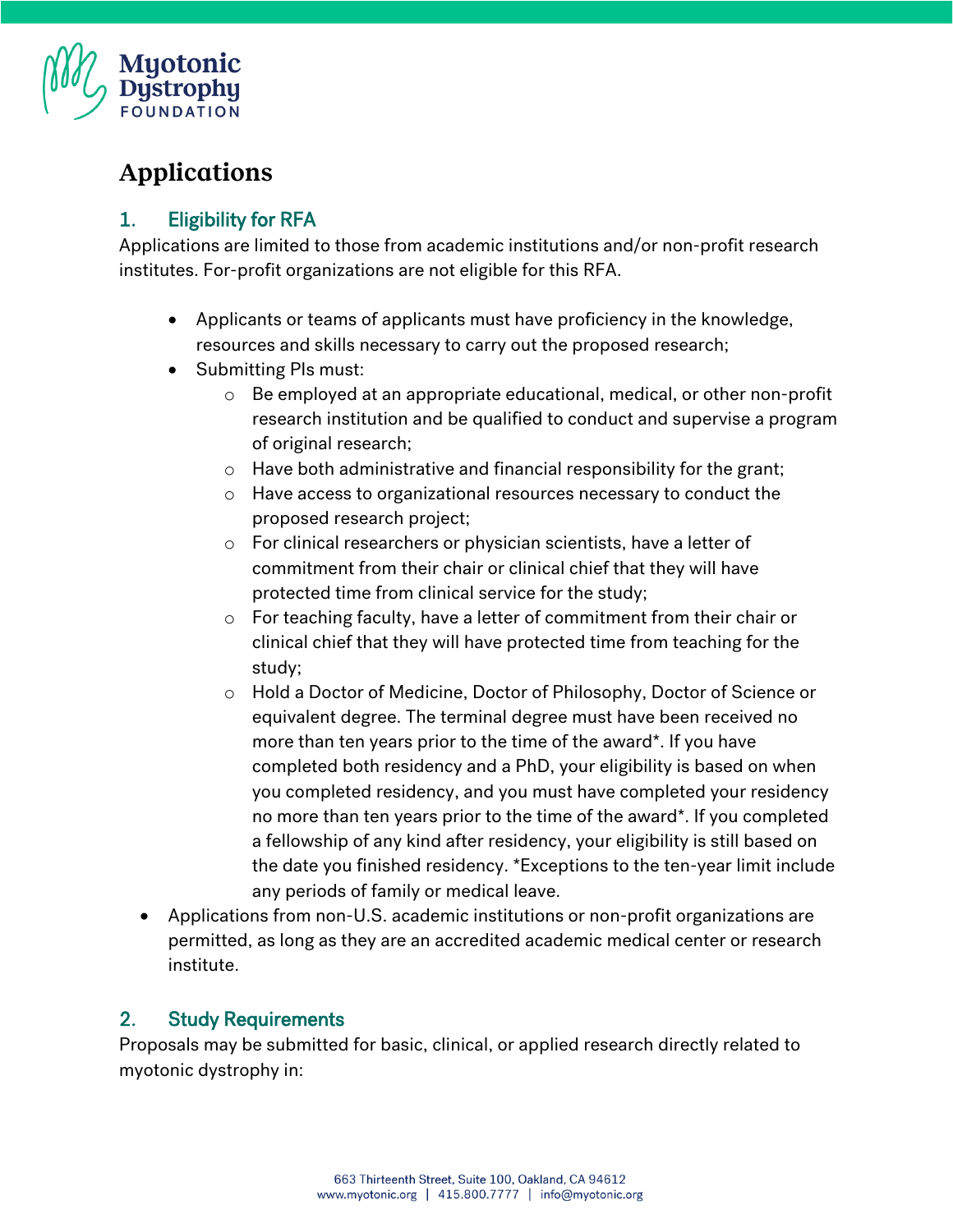

- Pathogenesis
- Molecular basis underlying phenotype differences (Type 1, 2, congenital)
- Development of diagnostics and biomarkers
- Progression/natural history
- Identification and validation of drug treatment endpoints
- Standards of care and care integration, including nursing, social work, and psychology
- Epidemiology, economics, and support services
- Therapeutic development, particularly, but not limited to, early stage projects where success can leverage larger investments

## 3. Submission Process and Requirements

Proposals cannot exceed 8 pages in length and must be submitted in 12-point font. Proposals must be submitted via email to [nadine.skinner@myotonic.org](mailto:nadine.skinner@myotonic.org) by September 9, 2022, at 5 PM Pacific Time.

The proposal must include the following sections:

#### a. Research Project Summaries

- *Abstract of Research Plan.* A complete, scientific description of the proposed work so that it may be separated from the application. This abstract will not be made public. (one-half page)
- *Lay Summary.* A general, non-scientific description of the proposed work. If funded, the lay summary is to be used and published in appropriate places by the Myotonic Dystrophy Foundation (one-half page).
- *Applicant Statement.* Including applicant's name, contact information, a listing of current funding, a description of other pending applications for research funding during the funding period, a description of how previous experience and research interests will align with this project to address important questions related to myotonic dystrophy, and demonstrable, long-term commitment to research related to myotonic dystrophy (1 page).

### b. Research Plan

- *Research Plan.* This must include the following information (total should not exceed 6 pages):
	- 1. Background and Hypothesis (1 page)
	- 2. Specific Aims of the project (1 page);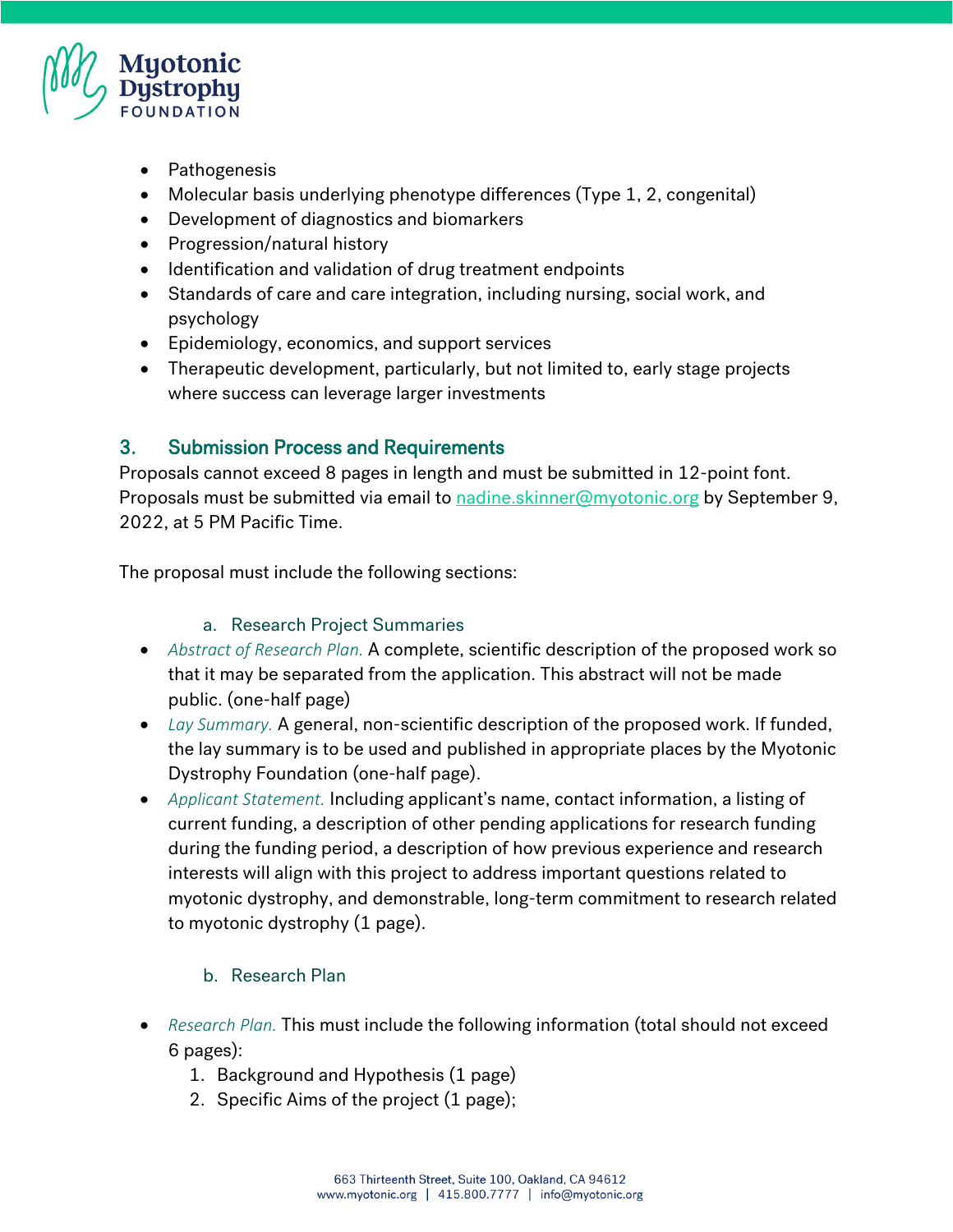

- 3. Translational significance of the project (one-half page);
- 4. Preliminary Data (1 page);
- 5. Methods, Data Analysis Plan (including interpretation, expected results, and significance), and Pitfalls/Alternative Strategies (2 pages).
- 6. Anticipated collaborative agreements, if applicable (one-half page);

In addition, (not included in the page limit) proposals must include:

- 1. References;
- 2. Detailed budget in spreadsheet or table format (included costs are flexible);
- 3. Budget description and justification, including how explanations of how uncovered salary/benefits or research costs will be met (1 paragraph);
- 4. Description of environment, including facilities, equipment, and any leveraged funding (2 paragraphs);
- 5. NIH-style bio sketches of all participating team members (not to exceed 4 pages each);
- 6. Letter of recommendation from an individual with knowledge of the applicant and preferably knowledge of the project;
- 7. RFA face page provided by the MDF (see attached).

# **Review and Selection**

- All applications must be received by 5:00 PM Pacific Time on Friday, September 9, 2022.
- The MDF Scientific Advisory Committee will score and prioritize candidates based on the following criteria:
	- The impact the proposed research could have on the quality of life of people living with DM. Reviewers will rank proposals based on the case for impact made by the applicant in the "Lay Summary" component of the application (approximately 20% of total score).
	- The strength of the early career researcher's commitment to the research and the likelihood that they will pursue independent research that continues to advance knowledge relevant to improving the quality of life of people living with DM. This will be assessed based on the information provided by the applicant in the "Statement from the Applicant" component of the application, and via the submitted letters of support (approximately 40% of total score).
	- The feasibility and scientific quality of the proposed research. This will be assessed by a subject matter expert selected by the Foundation based on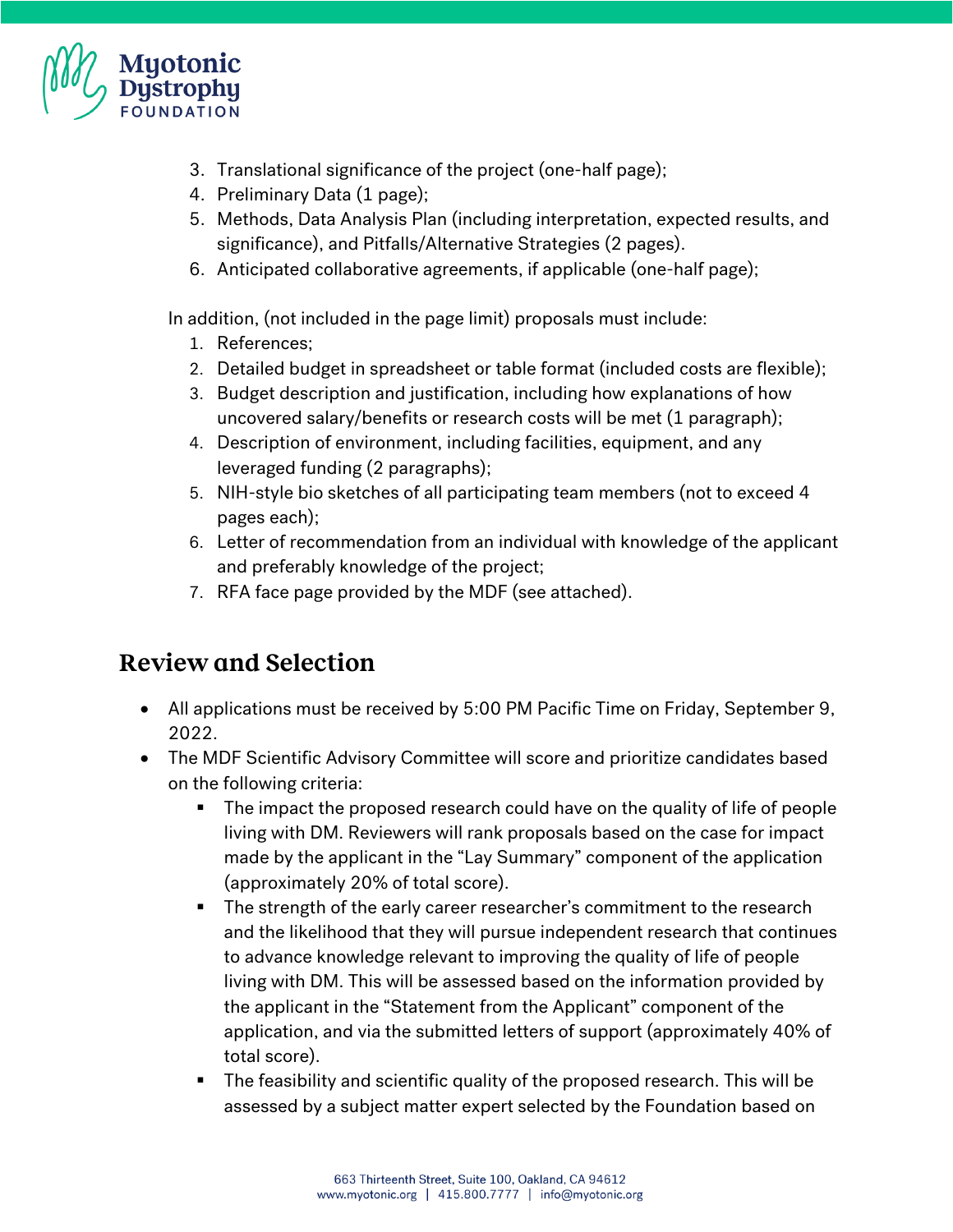

the research description provided by the applicant. Applicants may suggest expert reviewers in their field for the Foundation to consider engaging for this evaluation (approximately 30% of total score).

- Recognizing the critical need to recruit and retain clinical early career researchers, MDF will prioritize funding clinical researchers/ physician scientists.
- Proposals deemed to be infeasible or of poor scientific quality will be a low priority for funding regardless of the proposal's scores on the other dimensions.
- Applicants are encouraged to consult with the MDF Chief Executive Officer, Dr. Tanya Stevenson at [tanya.stevenson@myotonic.org](mailto:tanya.stevenson@myotonic.org) for refinement of their proposals before submission. Technical issues should be directed to the MDF Research Coordinator, Dr. Nadine Ann Skinner at [nadine.skinner@myotonic.org.](mailto:nadine.skinner@myotonic.org)
- The Scientific Advisory Committee will recommend final candidates to the MDF Board of Directors.
- The MDF Board of Directors will consider the Advisory Committee recommendations and determine final grant awards.
- Awards are made at the sole discretion of the MDF Board of Directors and are contingent upon the availability of funds. Availability of funds does not signify a commitment to award any grants. If no applicant is deemed of sufficient scientific merit, expertise and/or skill, MDF may choose not to award a grant during this funding cycle.

# **Reporting and Publications**

## 1. Progress Reports

Each recipient must submit six-month progress reports to MDF during the course of the two-year grant:

- Six-month progress reports to be received by the MDF twice per year during the award years;
- A final report (including an abstract in lay language) submitted to the MDF no later than one month after completion of research at the end of the second year.

## 2. Expense Reports

Each recipient must submit expense reports to the MDF during the course of the twoyear grant: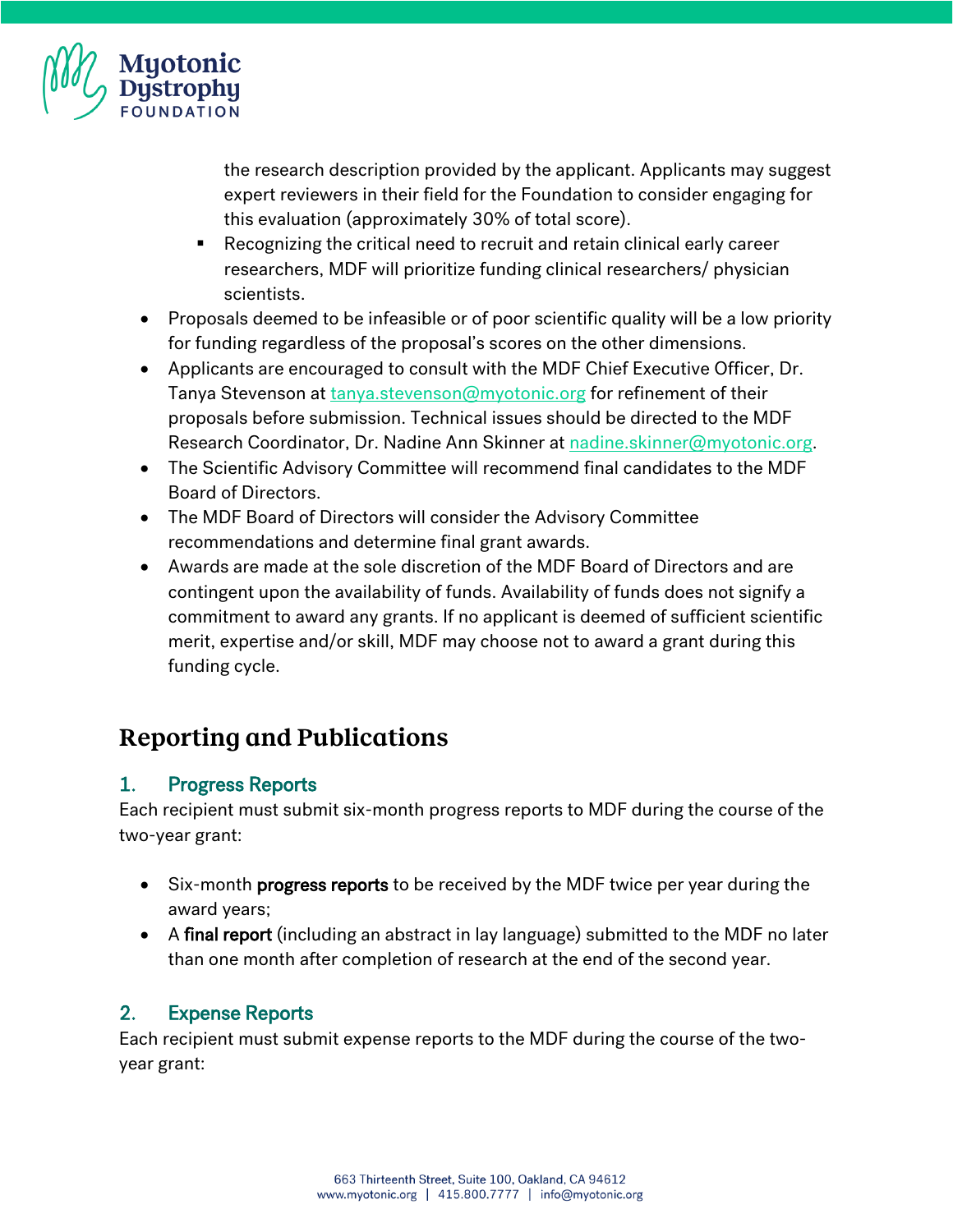

- An interim expense report (including the original proposed budget and final expenses on the grant) submitted to the MDF no later than one month after completion of research at the end of the first year.
- A final expense report (including the original proposed budget and final expenses on the grant) submitted to the MDF no later than one month after completion of research at the end of the second year and should be submitted along with a check for any unexpended funds on the grant. Grantee may reallocate up to 10% of the total grant award budget without prior approval.
- A request for a "no-cost extension," if required, must be submitted in writing at least two weeks before the end of the grant year for which the extension is requested and may be granted for no more than six months.

### 3. Publications and Conferences

- Early Career Research Grant award recipients are encouraged to submit at least one scientific paper for publication, within six months of the conclusion of the research, reporting the research findings. All papers, exhibits, and press releases directly resulting from MDF funding shall carry a credit line to the MDF.
- If the grant recipient is aware that a press release is being prepared about the work or the grant recipient has been contacted by a journalist, please let MDF know this is taking place. Grant recipients should encourage their University press offices or outside journalists to contact the MDF so that publicity can be coordinated. Press releases regarding the study funded by MDF shall be emailed to [info@myotonic.org.](mailto:info@myotonic.org)
- MDF encourages an Open Access policy that enables the unrestricted access and reuse of all peer-reviewed published research funded, in whole or in part, by the MDF. MDF shall pay reasonable fees required by a publisher or repository to effect immediate, open access to the accepted article. This includes article processing charges and other publisher fees. While not needed to fulfill the Open Access policy requirements, Grantees are encouraged to deposit Funded Research consisting of their submitted manuscript, and its subsequent versions, on a preprint server.
- Early Career Research Grant recipients must attend virtually or in-person two MDF Annual Conferences and biennial IDMC conference and present at the MDF Annual Conference (those that attend in person are eligible for additional travel expenses to be paid by the MDF).
- The title of each study funded by MDF, together with the lay language abstract of the research, the names of the grant recipient, and the institution, will be published on the MDF website, in MDF newsletters, in annual reports and wherever else MDF